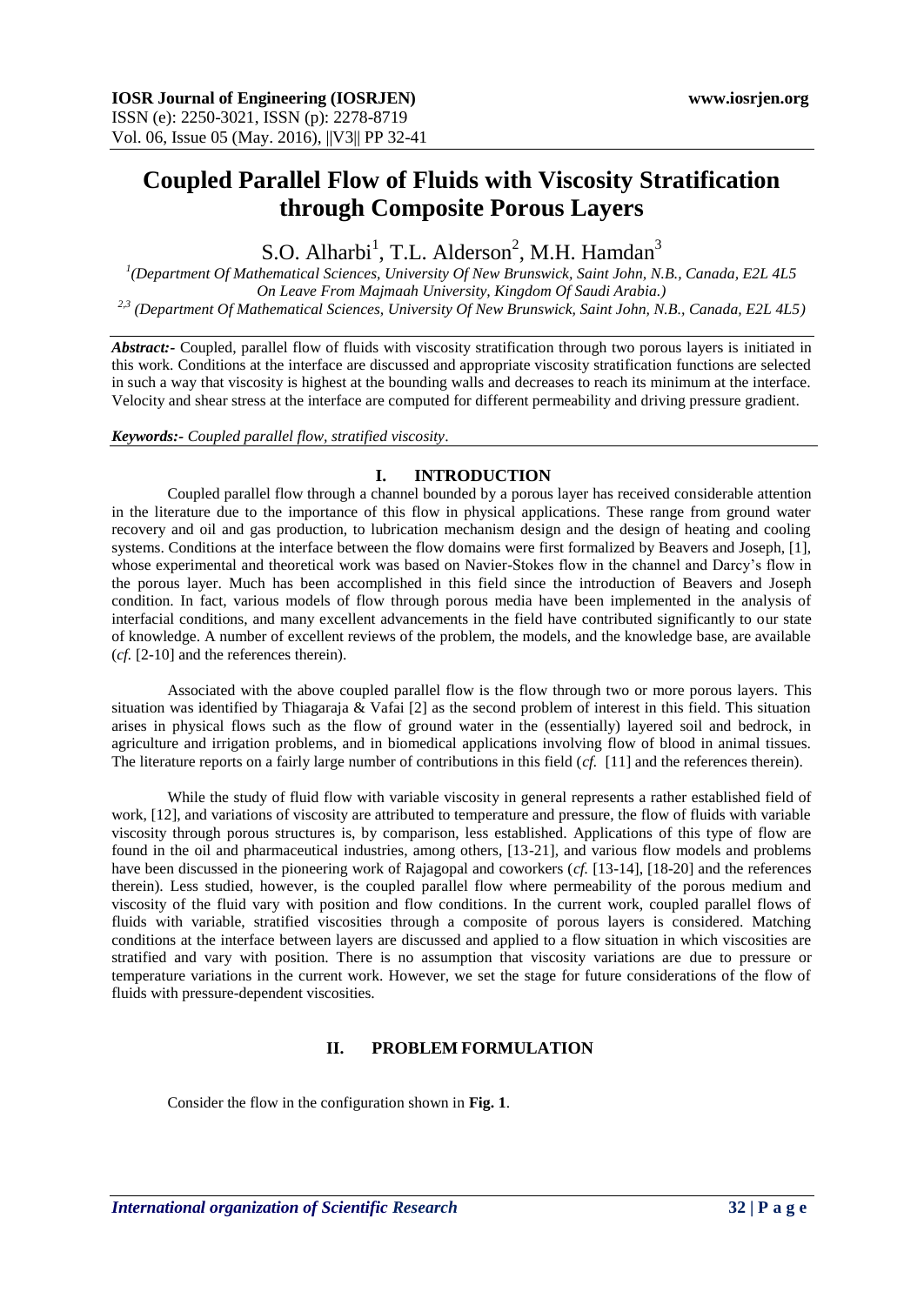

#### **Fig. 1. Representative Sketch**

Porous layer 1 is described by  $\{(x, y) | x \ge 0, L_1 < y < 0\}$ , and is bounded by an impermeable wall at  $y = L_1$ , while porous layer 2 is described by  $\{(x, y) | x \ge 0, 0 < y < L_2\}$ , and is bounded by an impermeable wall at  $y = L_2$ . An assumed sharp, permeable interface, exists between the two layers along the line  $y = 0$ . The fluids saturating the layers possess stratified, variable viscosities, and their motions are described by the following equations, for layers 1 and 2, respectively, and are based on model equations derived by Alharbi et al., [12]:

$$
\mu_1 \frac{d^2 u_1}{dy^2} + \frac{d \mu_1}{dy} \frac{du_1}{dy} - \frac{\mu_1}{k_1} u_1 = p_{1x} \tag{1}
$$

$$
\mu_2 \frac{d^2 u_2}{dy^2} + \frac{d \mu_2}{dy} \frac{du_2}{dy} - \frac{\mu_2}{k_2} u_2 = p_{2x}
$$
...(2)

where, for layer  $j = 1, 2, \mu_j = \mu_j(y_j)$  is the variable viscosity of the fluid,  $u_j = u_j(y)$  is the velocity of the fluid,  $p_{i_x} = C < 0$  is the constant, common, driving pressure gradient, and  $k_i$  is the permeability.

Equations (1) and (2) are to be solved subject to the following boundary and interfacial conditions: *No-slip condition at the impermeable walls:*

$$
u_1(L_1) = u_2(L_2) = 0.
$$
...(3)

*Conditions at the interface y = 0:* 

At the interface, the velocity, shear stress, and viscosity of the fluid are assumed continuous. Therefore, we have:

$$
u_1(0^-) = u_2(0^+) \tag{4}
$$

$$
\mu_1 \frac{du_1}{dy} \bigg| y = 0^{-} = \mu_2 \frac{du_1}{dy} \bigg| y = 0^{+} \qquad \qquad ...(5)
$$

$$
\mu_1 \bigg| y = 0^- = \mu_2 \bigg| y = 0^+ \cdot \dots (6)
$$

It is assumed that the viscosity in each layer is stratified in the y-direction, hence a function of y only, and is of the exponential forms:

$$
\mu_1(y) = \mu_0 \exp(-\alpha_1 f_1) \tag{7}
$$

$$
\mu_2(y) = \mu_0 \exp(-\alpha_2 f_2) \tag{8}
$$

where  $\mu_0$  is a constant reference viscosity (which could be taken as here as the fluid viscosity at atmospheric pressure and room temperature),  $a_1$  and  $a_2$  are specified constants, and the functions  $f_1(y)$  and  $f_2(y)$  are to be specified.

Now, using the chain rule, we obtain

$$
\frac{d\mu_1}{dy} = \frac{d\mu_1}{df_1} \frac{\partial f_1}{\partial y} \tag{9}
$$

*International organization of Scientific Research* 33 | P a g e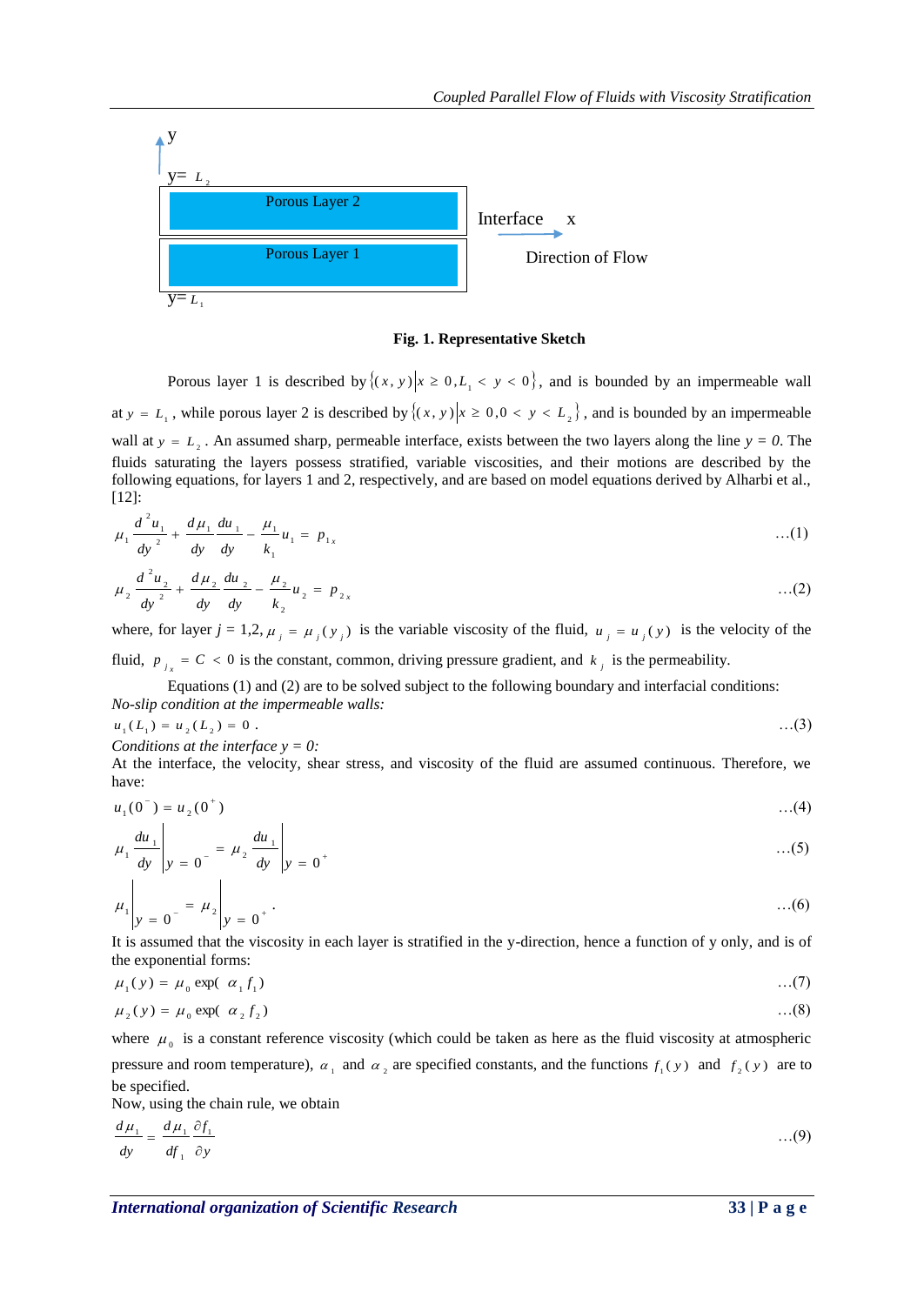$$
\frac{d\mu_{2}}{dy} = \frac{d\mu_{2}}{df_{2}} \frac{\partial f_{2}}{\partial y}
$$
...(10)

and upon substituting  $(9)$  and  $(10)$  in  $(1)$  and  $(2)$ , we obtain the following governing equations:

$$
\frac{d^2 u_1}{dy^2} + [\alpha_1 \frac{df_1(y)}{dy}]\frac{du_1}{dy} - \frac{u_1}{k_1} = \frac{C}{\mu_0} \exp[-\alpha_1 f_1(y)] \tag{11}
$$

$$
\frac{d^2 u_2}{dy^2} + \left[ \alpha_2 \frac{df_2(y)}{dy} \right] \frac{du_2}{dy} - \frac{u_2}{k_2} = \frac{C}{\mu_0} \exp[-\alpha_2 f_2(y)] \ . \tag{12}
$$

Once the functions  $f_1(y)$  and  $f_2(y)$  are specified, we can then solve (11) and (12) for  $u_1$  and  $u_2$ .

## **III. SOLUTION METHODOLOGY**

When the permeabilities  $k_1$  and  $k_2$  are constant, and  $f_1(y)$  and  $f_2(y)$  are given by

$$
f_1(y) = a_1 y + b_1 \tag{13}
$$

 $f_2(y) = a_2 y + b_2$  ...(14) then the viscosity expressions (7) and (8) take the forms:

$$
\mu_1(y) = \mu_0 \exp(-\alpha_1[a_1y + b_1]) \tag{15}
$$

$$
\mu_2(y) = \mu_0 \exp(-\alpha_2 [a_2 y + b_2]) \tag{16}
$$

where  $a_1, a_2, b_1, b_2$  are constants to be specified or to be determined. Viscosity at the interface is given by the following expressions:

$$
\mu_1(0) = \mu_0 \exp(-\alpha_1 b_1) \tag{17}
$$

$$
\mu_2(0) = \mu_0 \exp(-\alpha_2 b_2) \tag{18}
$$

which, upon invoking condition (6) and simplifying, yield the following relationship between the constants  $\alpha_1, \alpha_2, b_1$  and  $b_2$ :

$$
\alpha_1 b_1 = \alpha_2 b_2 \,. \tag{19}
$$

In order to determine the effects of the porous layer thicknesses, we first find a relationship between the thicknesses and the constants that determine the forms of the viscosity expressions. This is accomplished by letting  $\mu_L$  and  $\mu_u$  be the viscosities of the fluids at the lower and upper walls, respectively, namely:

$$
\mu_1(L_1) = \mu_L = \mu_0 \exp(-\alpha_1 [a_1 L_1 + b_1]) \tag{20}
$$

$$
\mu_2(L_2) = \mu_u = \mu_0 \exp(-\alpha_2 [a_2 L_2 + b_2]) \tag{21}
$$

Now, taking  $\mu_{\mu} = \mu_{\mu}$  at the walls, and using (19), equations (20) and (21) yield:

$$
\alpha_1 a_1 L_1 = \alpha_2 a_2 L_2 \,. \tag{22}
$$

Equations (19) and (22) must be satisfied by the choice of coefficients in the viscosity functions (15) and (16). The governing equations (11) and (12) thus take the forms, which must be solved for  $u_1$  and  $u_2$ :

$$
\frac{d^2 u_1}{dy^2} + \alpha_1 a_1 \frac{du_1}{dy} - \frac{u_1}{k_1} = \frac{C}{\mu_0} \exp[-\alpha_1 (a_1 y + b_1)] \ . \tag{23}
$$

$$
\frac{d^2 u_2}{dy^2} + \alpha_2 a_2 \frac{du_2}{dy} - \frac{u_2}{k_2} = \frac{C}{\mu_0} \exp[-\alpha_2 (a_2 y + b_2)] \ . \tag{24}
$$

General solutions to (23) and (24) take the following forms, respectively

$$
u_1 = c_1 \exp(-m_1 y) + c_2 \exp(-m_2 y) - \frac{C}{\mu_0} k_1 \exp((-m_1 + m_2) y - \alpha_1 b_1) \qquad \qquad \dots (25)
$$

$$
u_2 = c_3 \exp(-n_1 y) + c_4 \exp(-n_2 y) - \frac{C}{\mu_0} k_2 \exp((-n_1 + n_2) y - \alpha_2 b_2) \quad \dots (26)
$$

*International organization of Scientific Research* **34 | P a g e**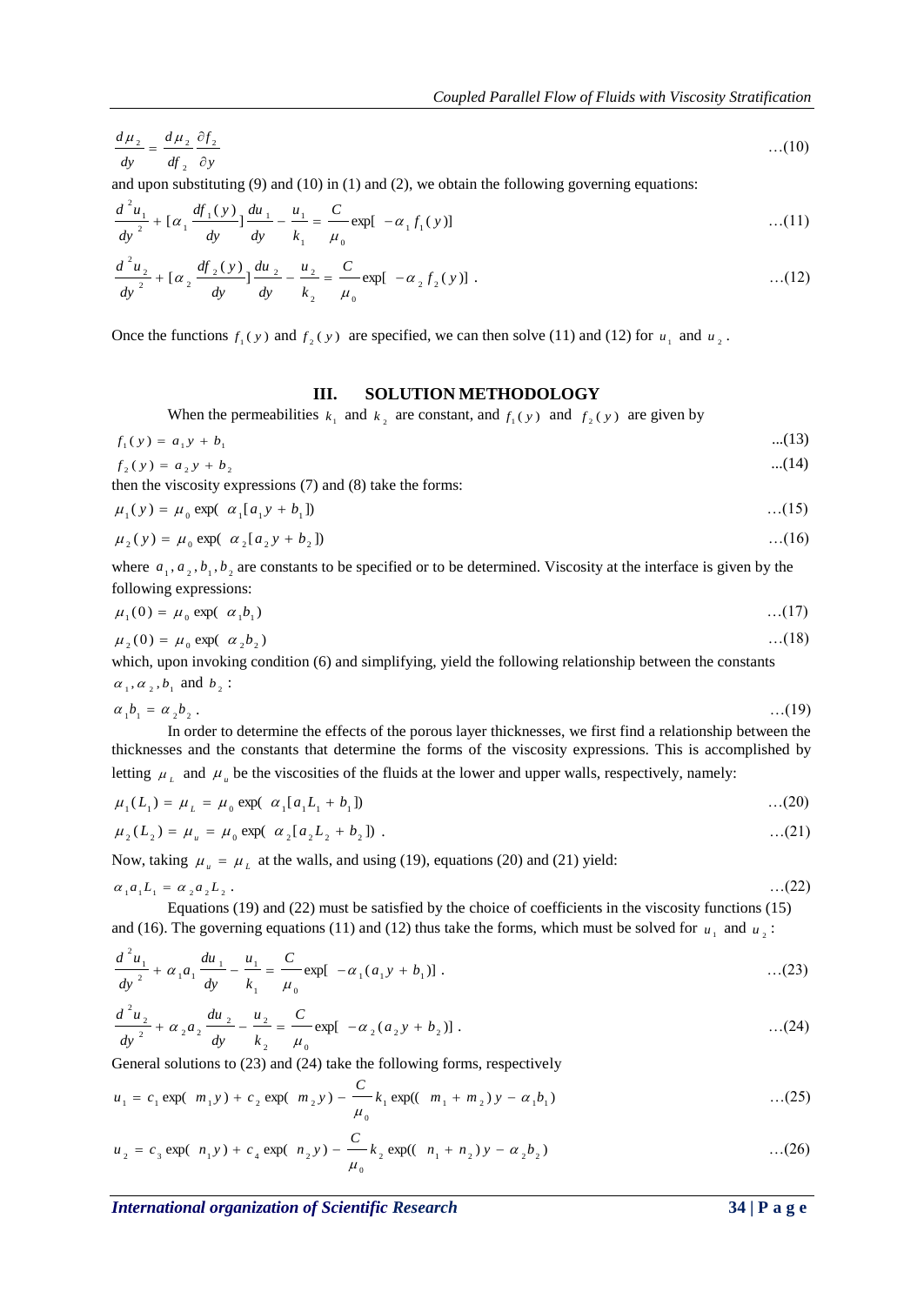where  $c_1$ ,  $c_2$ ,  $c_3$ ,  $c_4$  are arbitrary constants, and

$$
m_1 = \frac{-\alpha_1 a_1}{2} - \sqrt{\left(\frac{\alpha_1 a_1}{2}\right)^2 + \frac{1}{k_1}} \tag{27}
$$

$$
m_2 = \frac{-\alpha_1 a_1}{2} + \sqrt{\left(\frac{\alpha_1 a_1}{2}\right)^2 + \frac{1}{k_1}}
$$
...(28)

$$
n_1 = \frac{-\alpha_2 a_2}{2} - \sqrt{\left(\frac{\alpha_2 a_2}{2}\right)^2 + \frac{1}{k_2}}
$$
...(29)

$$
n_2 = \frac{-\alpha_2 a_2}{2} + \sqrt{\left(\frac{\alpha_2 a_2}{2}\right)^2 + \frac{1}{k_2}}.
$$

The arbitrary constants in solutions (25) and (26) can be determined using conditions of velocity and shear stress continuity at the interface, and the no-slip conditions on the walls, namely conditions (3), (4) and (5), in (25) and (26). The following linear equations for the arbitrary constants are thus obtained:

$$
c_1 + c_2 - c_3 - c_4 = \frac{C}{\mu_0} \{ k_1 \exp[-\alpha_1 b_1] - k_2 \exp[-\alpha_2 b_2] \}
$$
...(31)

$$
c_1 + c_2 \exp(-m_2 - m_1)L_1 = \frac{C}{\mu_0} k_1 \exp[-m_1 L_1 - \alpha_1 (a_1 L_1 + b_1)] \tag{32}
$$

$$
c_3 + c_4 \exp(-n_2 - n_1)L_2 = \frac{C}{\mu_0} k_2 \exp[-n_1 L_2 - \alpha_2 (a_2 L_2 + b_2)] \tag{33}
$$

and

$$
c_2[1 - \exp(-m_2 - m_1)L_1] - c_4[1 - \exp(-n_2 - n_1)L_2] = \frac{C}{\mu_0} k_2 \exp[-\alpha_2 b_2]^*
$$
...(34)

$$
\{\exp[-n_1L_2] \exp[-\alpha_2a_2L_2] - 1\} - \frac{C}{\mu_0} k_1 \exp[-\alpha_1b_1] \{\exp[-m_1L_1] \exp[-\alpha_1a_1L_1] - 1\}
$$

Solution to the linear system of equations, (31)-(34), takes the following forms (in the order they are evaluated):

$$
c_4 = B_2 \frac{[A_3 - A_4]}{[A_1 - A_2]} + B_1 \frac{[A_5 - A_6]}{[A_1 - A_2]}
$$
...(35)

$$
c_2 = A_1 c_4 + B_2 A_4 - B_1 A_5 \tag{36}
$$

$$
c_1 = -c_2 B_3 + B_1 B_4 \tag{37}
$$

$$
c_3 = c_1 + c_2 - c_4 + B_2 - B_1 \tag{38}
$$

where  

$$
A_1 = \frac{\{n_2 - n_1 \exp(-n_2 - n_1)L_2\}}{\{m_2 - m_1 \exp(-m_2 - m_1)L_1\}}
$$
...(39)

$$
A_2 = \frac{[1 - \exp((n_2 - n_1)L_2)]}{[1 - \exp((m_2 - m_1)L_1)]}
$$
...(40)

$$
A_3 = \frac{\{\exp[-n_1L_2 - \alpha_2a_2L_2] - 1\}}{[1 - \exp(-m_2 - m_1)L_1]}
$$
...(41)

$$
A_4 = \frac{\{n_1 \exp[-n_1 L_2 - \alpha_2 a_2 L_2] + \alpha_2 a_2\}}{\{m_2 - m_1 \exp(-m_2 - m_1) L_1\}} \tag{42}
$$

$$
A_{5} = \frac{\{m_{1} \exp[-m_{1}L_{1} - \alpha_{1}a_{1}L_{1}] + \alpha_{1}a_{1}\}}{\{m_{2} - m_{1} \exp(-m_{2} - m_{1})L_{1}\}}
$$
...(43)

*International organization of Scientific Research* 35 | P a g e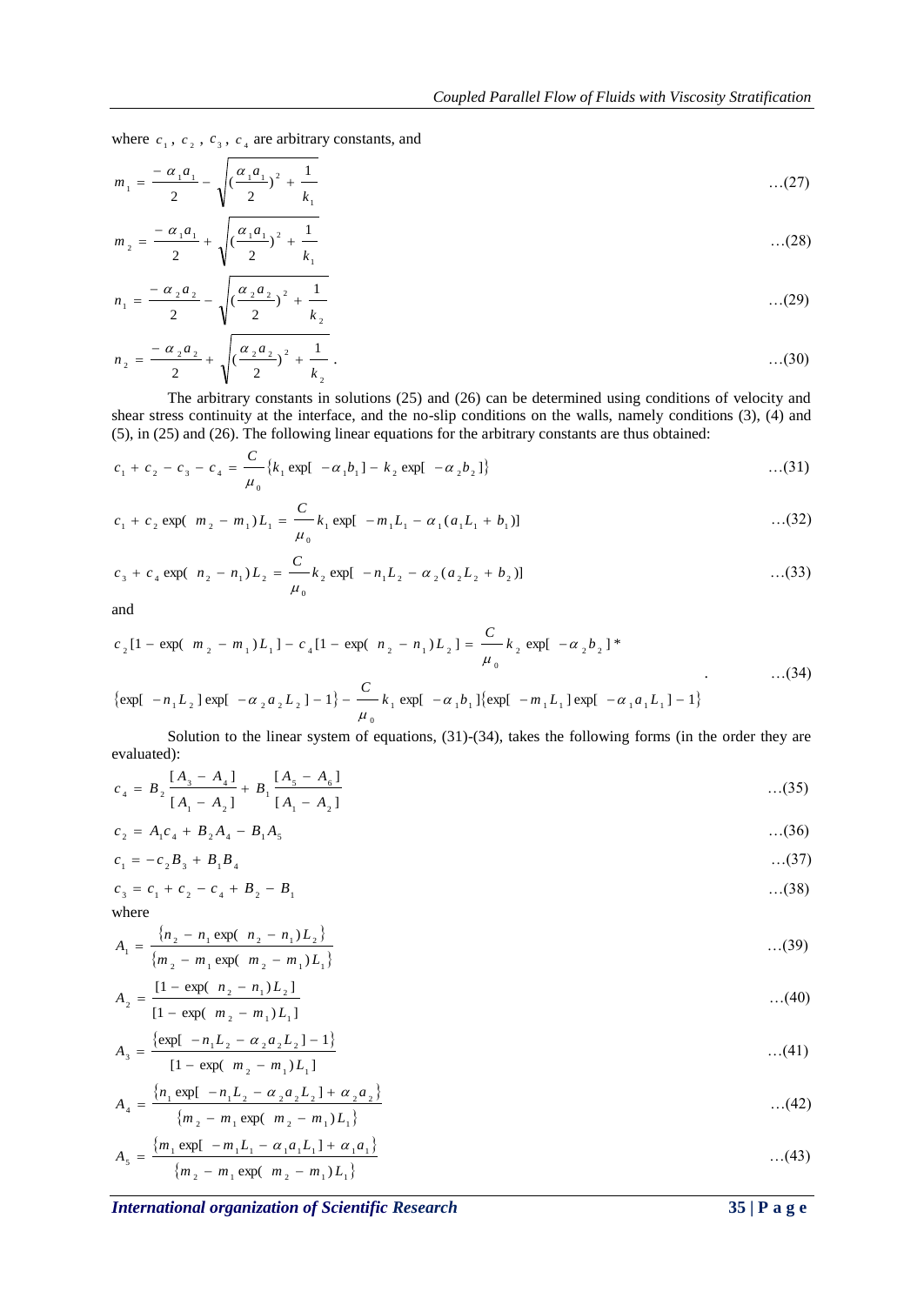$$
A_6 = \frac{\{\exp[-m_1L_1 - \alpha_1a_1L_1] - 1\}}{[1 - \exp(-m_2 - m_1)L_1]}
$$
...(44)

$$
B_1 = \frac{Ck_1 \exp[-\alpha_1 b_1]}{(45)}
$$
...(45)

$$
B_{2} = \frac{Ck_{2} \exp[-\alpha_{2}b_{2}]}{(46)}
$$
...(46)

$$
\mu_0
$$
 ... (10)  

$$
B_3 = \exp(-m_2 - m_1)L_1
$$
 ... (47)

$$
B_4 = \exp[-m_1 L_1 - \alpha_1 a_1 L_1]. \tag{48}
$$

## **IV. RESULTS AND DISCUSSION**

Results have been obtained for the following choices of parameters.

.

1) Without loss of generality, select  $b_1 = b_2 = 1$  and  $\alpha_1 = \alpha_2 = 1$ .

2) Select 
$$
\frac{C}{\mu_0} = -1
$$
 and  $\frac{C}{\mu_0} = -10$ 

3) For each value of  $\mathbf{0}$ μ *C* the following combinations of layer thicknesses and viscosity coefficients are

chosen:

and

- $L_1 = -1$ ,  $L_2 = 1$ ,  $a_1 = -1$ ,  $a_2 = 1$  $L_1 = -1$ ,  $L_2 = 2$ ,  $a_1 = -1$ ,  $a_2 = 0.5$  $L_1 = -2$ ,  $L_2 = 1$ ,  $a_1 = -1$ ,  $a_2 = 2$
- 4) For each of the selections in 3), above, a subset of the following permeability values are selected:  $k_1 = 1, k_2 = 1$

$$
k_1 = 1, k_2 = 0.1
$$
  
\n
$$
k_1 = 0.1, k_2 = 1
$$
  
\n
$$
k_1 = 0.01, k_2 = 0.1
$$

 $A_4 = \frac{16\pi i}{(1-\alpha)(1-\alpha)(\alpha-\alpha)} B_1 = \frac{6\pi i}{(1-\alpha)(\alpha-\alpha)(\alpha-\alpha)}$ <br>  $B_1 = \frac{Ck_1 \cos(\alpha-\alpha)\beta_1}{\beta_1}$ <br>  $B_2 = \frac{Ck_2 \cos(\alpha-\alpha)\beta_1}{\beta_2}$ <br>  $B_3 = \frac{Ck_1 \cos(\alpha-\alpha)\beta_1}{\beta_3}$ <br>  $B_4 = \frac{1}{(1-\alpha)(\alpha-\alpha)(\alpha-\alpha)}$ <br> **INTERNATIVE AND DISCURSSION**<br> **INTERNATIV** For the above values of parameters, the arbitrary constants  $c_1$ ,  $c_2$ ,  $c_3$  and  $c_4$  have been calculated using (35)-(38). The computed values are used in the computations of velocity and shear stress at the interface, and the determination of velocity profiles across the layers. Velocity at the interface,  $y = 0$ , is obtained using either of the following expressions, obtained from (25) and (26), respectively:

$$
u_1(0) = c_1 + c_2 - \frac{C}{\mu_0} k_1 \exp(-\alpha_1 b_1) \tag{49}
$$

$$
u_2(0) = c_3 + c_4 - \frac{C}{\mu_0} k_2 \exp(-\alpha_2 b_2) \ . \tag{50}
$$

Shear stress at the interface is obtained using either of the following expressions, obtained from (25) and (26), respectively:

$$
\frac{du_1}{dy}(0) = c_1 m_1 + c_2 m_2 - \frac{C}{\mu_0} k_1 (m_1 + m_2) \exp(-\alpha_1 b_1) \qquad \qquad \dots (51)
$$

$$
\frac{du_2}{dy}(0) = c_3 n_1 + c_4 n_2 - \frac{C}{\mu_0} k_2 (n_1 + n_2) \exp(-\alpha_2 b_2).
$$
...(52)

Values of the velocity and shear stress at the interface, for the selected combination of parameters, are listed in **Tables 1** and **2**. Both the velocity and shear stress at the interface are influenced by the permeability, driving pressure gradients, layer thicknesses and coefficients of *y* in the viscosity function.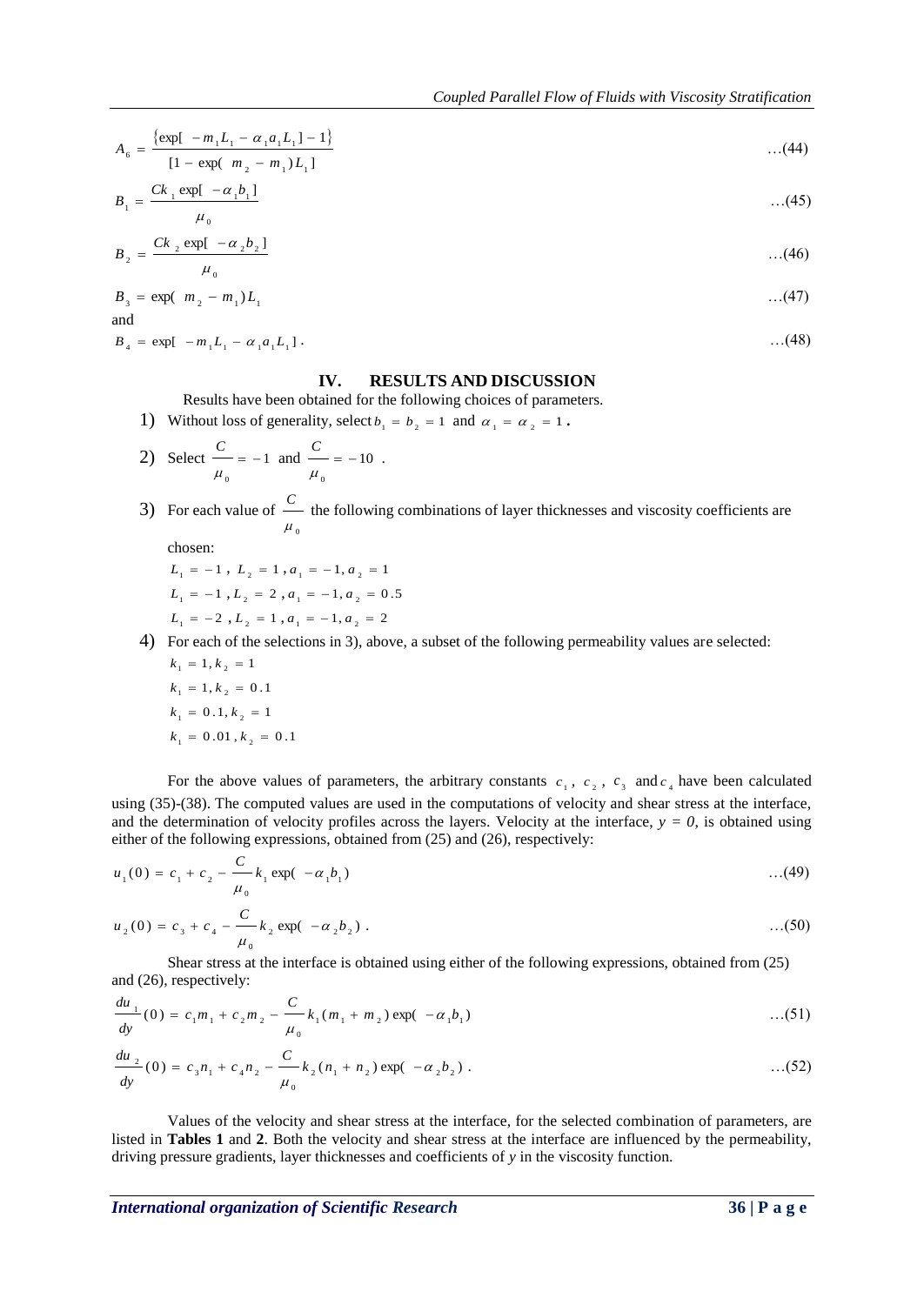Effects of permeability and pressure gradients on the interfacial velocity and shear stress are illustrated in **Table 1**, which shows the increase in these quantities with pressure gradient, for a given permeability. For a fixed pressure gradient, interfacial velocity and shear stress increase with permeability. In addition, they increase with increasing permeability in either of the layers when the permeability of the other layer remains unchanged. With increasing permeability there is an increase of momentum transfer from one layer to another, thus influencing the velocity in the region near the interface.

Since layer thicknesses and coefficients of *y* must satisfy  $\alpha_1 a_1 L_1 = \alpha_2 a_2 L_2$ , then for  $\alpha_1 = \alpha_2$ , the effects of these parameters is illustrated for the combinations shown in **Table 2**, which shows an increase in the velocity and shear stress at the interface with decreasing lower layer thickness. This may be attributed to the lesser influence the upper layer has on the lower layer when the lower layer is of greater thickness.

|                                                                               | Velocity at Interface | Shear stress at<br>Interface |
|-------------------------------------------------------------------------------|-----------------------|------------------------------|
| $\frac{C}{\sqrt{C}}$ = -1, $k_1 = k_2 = 1$<br>$\mu_{0}$                       | 0.2642485855          | 0.3551029315                 |
| $\frac{C}{\hskip10pt\text{---}}=-10$ , $k_{_1}\,=\,k_{_2}\,=\,1$<br>$\mu_{0}$ | 2.642485855           | 3.551029315                  |
|                                                                               |                       |                              |
| $\frac{C}{1} = -1 \, , \, k_{_1} = 0.01 \, , k_{_2} = 0.1$<br>$\mu_{0}$       | 0.01692744072         | 0.1429570892                 |
| $\frac{C}{1}=-10$ , $k_{_1}=0.01$ , $k_{_2}=0.1$<br>$\mu_{0}$                 | 0.1692744072          | 1.429570892                  |
|                                                                               |                       |                              |
| $\frac{C}{1}$ = -1, $k_1$ = 1, $k_2$ = 0.1<br>$\mu_{0}$                       | 1.060520029           | 1.856567696                  |
| $\frac{C}{1} = -1 \, , \, k_{_1} = 0 \, .1 \, , k_{_2} = 1$<br>$\mu_{0}$      | 0.0914581620          | 0.2455583205                 |

**Table 1: Velocity and shear stress at interface for different**   $\mu_{_0}$ *C* **and permeabilities**

| $b_1 = b_2 = 1$ , $\alpha_1 = \alpha_2 = 1$ , $L_1 = -1$ , $L_2 = 1$ , $a_1 = -1$ , $a_2 = 1$ |                       |                 |  |
|-----------------------------------------------------------------------------------------------|-----------------------|-----------------|--|
|                                                                                               | Velocity at Interface | Shear stress at |  |
|                                                                                               |                       | Interface       |  |
| $L_1 = -1$ $L_2 = 1$ , $a_1 = -1$ $a_2 = 1$                                                   | 0.2642485855          | 0.3551029315    |  |
| $L_1 = -1$ , $L_2 = 2$ , $a_1 = -1$ , $a_2 = 0.5$                                             | 1.003176454           | 1.748439545     |  |
| $L_1 = -2 L_2 = 1$ , $a_1 = -1 a_2 = 2$                                                       | 0.1956139595          | 0.1174141298    |  |

**Table 2:** Velocity and shear stress at interface for different  $L_1, L_2, a_1$  and  $a_2$ 

$$
b_1 = b_2 = 1 , \alpha_1 = \alpha_2 = 1 , k_1 = k_2 = 1 , \frac{C}{\mu_0} = -1
$$

Viscosity expressions are given by equations (15) and (16). It is clear that the most important parameter in each profile is the coefficient of y. The effects of  $b_1$  and  $b_2$  are manifested in magnifying the viscosity distribution. Therefore, we set  $b_1 = b_2 = a_1 = a_2 = 1$  and illustrate the effects of  $a_1$  and  $a_2$  on the viscosity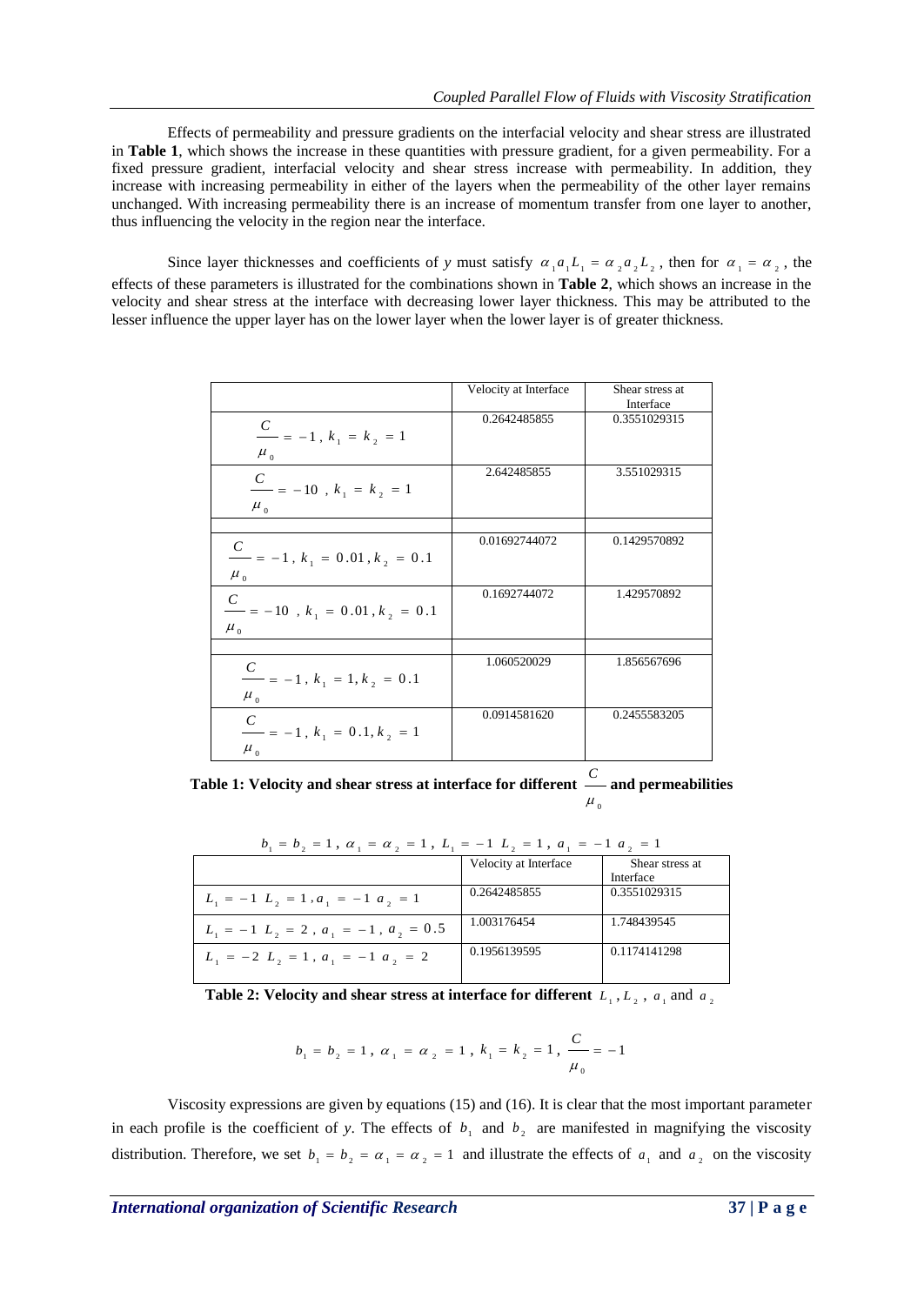profiles, through graphing  $\mathbf{0}$  $_{1}(y)$  $\mu$  $\frac{\mu_1(y)}{y}$  and  $\mathbf 0$  $2(y)$  $\mu$  $\mu_2(y)$  versus *y*, for different parameters. The values of  $L_1 = -1$ ,

 $L_2 = 1$ ,  $a_1 = -1, -2, -5$  and  $a_2 = 0.5, 1, 2$  are selected for illustrations in **Figs. 2** and 3. These figures show the exponential decrease in viscosity as we move away from the solid boundary towards the interface for all the parameters tested. The choice of viscosity functions produce a continuous viscosity stratification. It is emphasized here that  $a_1$  must be negative and  $a_2$  positive in order to produce viscosity variations such that the wall viscosities are highest.



**Fig. 3: Viscosity Profile in the Upper Layer**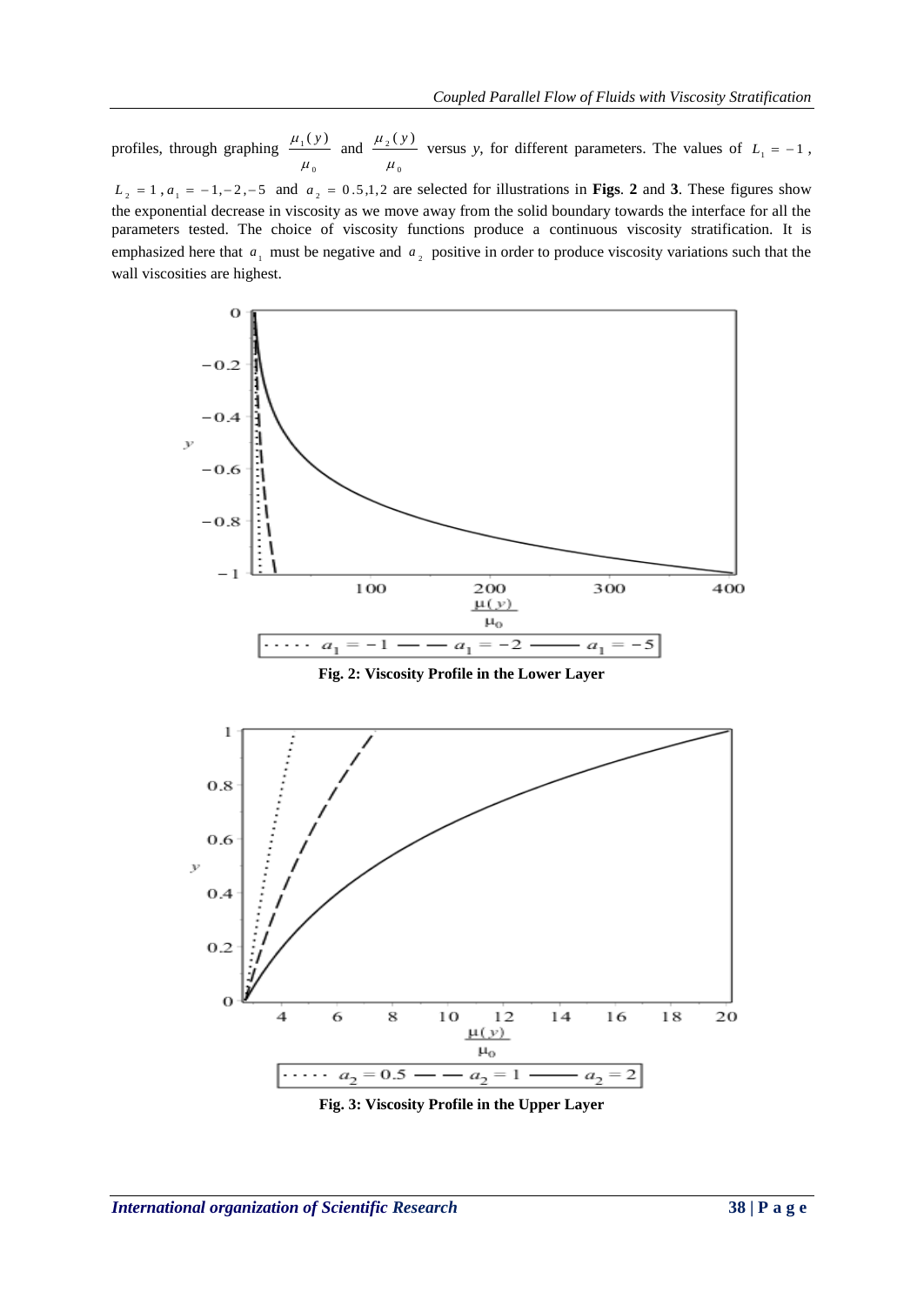Velocity solutions (25) and (26) are represented in **Figs**. **4** to **7** for various values of parameters tested. In **Figs. 4** and 5, the velocity profiles are shown for  $\overline{\phantom{m}} = -1$  $\mathbf{0}$  $= \mu$  $\frac{C}{C}$  = -1, while **Figs.** 6 and 7 show the profiles for

10  $\mathbf{0}$  $=$   $\mu$  $\frac{C}{m}$  = -10. These figures illustrate the changes in the profiles with permeability, and the effect of increasing

 $a<sub>2</sub>$  on decreasing the velocity at the interface.





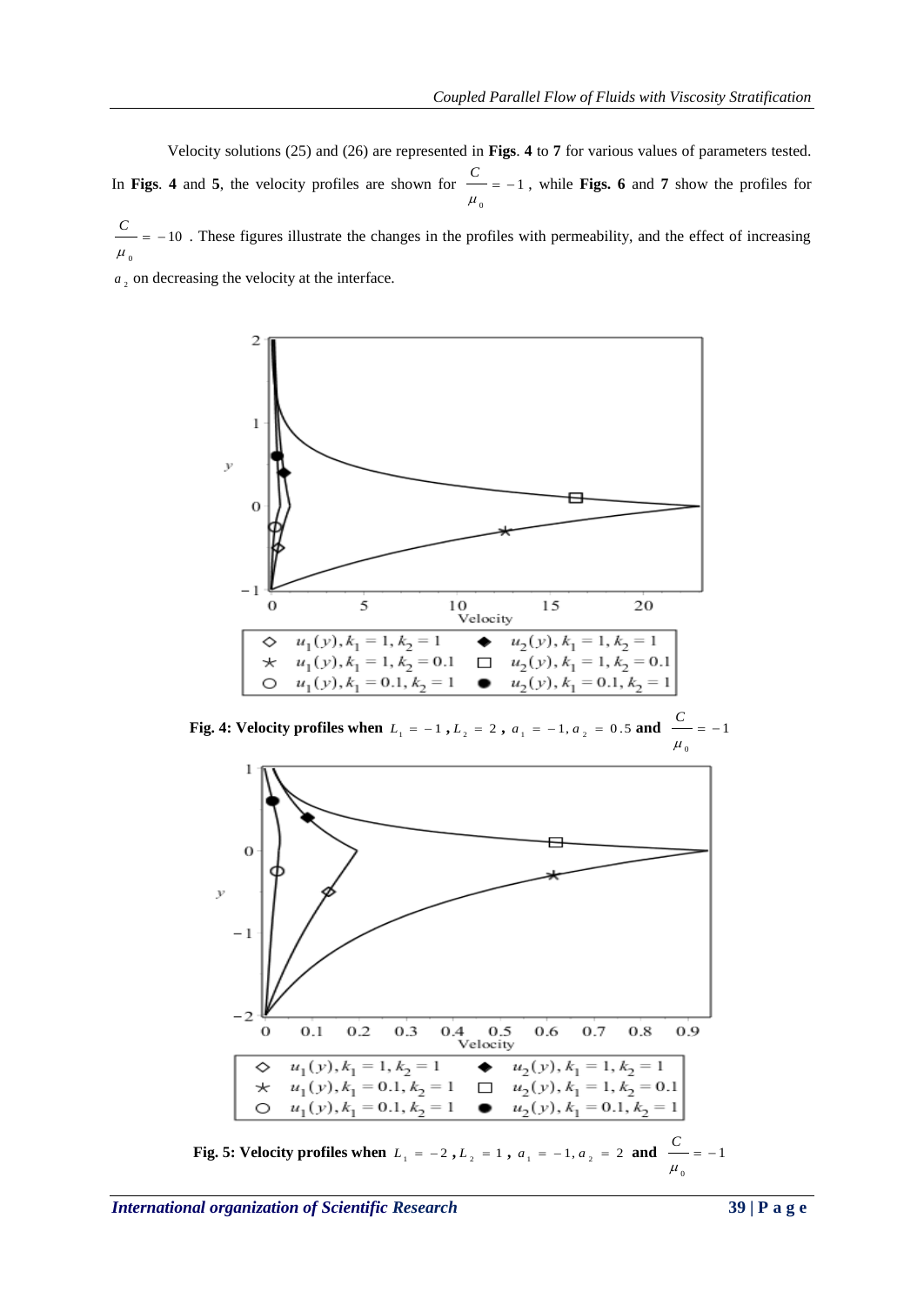

**Fig. 6: Velocity profiles when**  $L_1 = -1$ ,  $L_2 = 1$ ,  $a_1 = -1$ ,  $a_2 = 1$  and  $\frac{1}{2} = -10$  $\mathbf{0}$  $= \mu$ *C*



## **V. CONCLUSION**

In this work, we formulated and solved the problem of coupled parallel flow through two porous layers when the fluid viscosities are stratified. Appropriate interfacial conditions have been stated, and exponential variations in viscosity have been considered to produce the necessary high wall viscosities. Effects of permeability, pressure gradient and other flow parameters have been discussed. This work initiates and sets the stage for future analysis of coupled parallel flow of fluids with pressure-dependent and temperature-dependent variable viscosities.